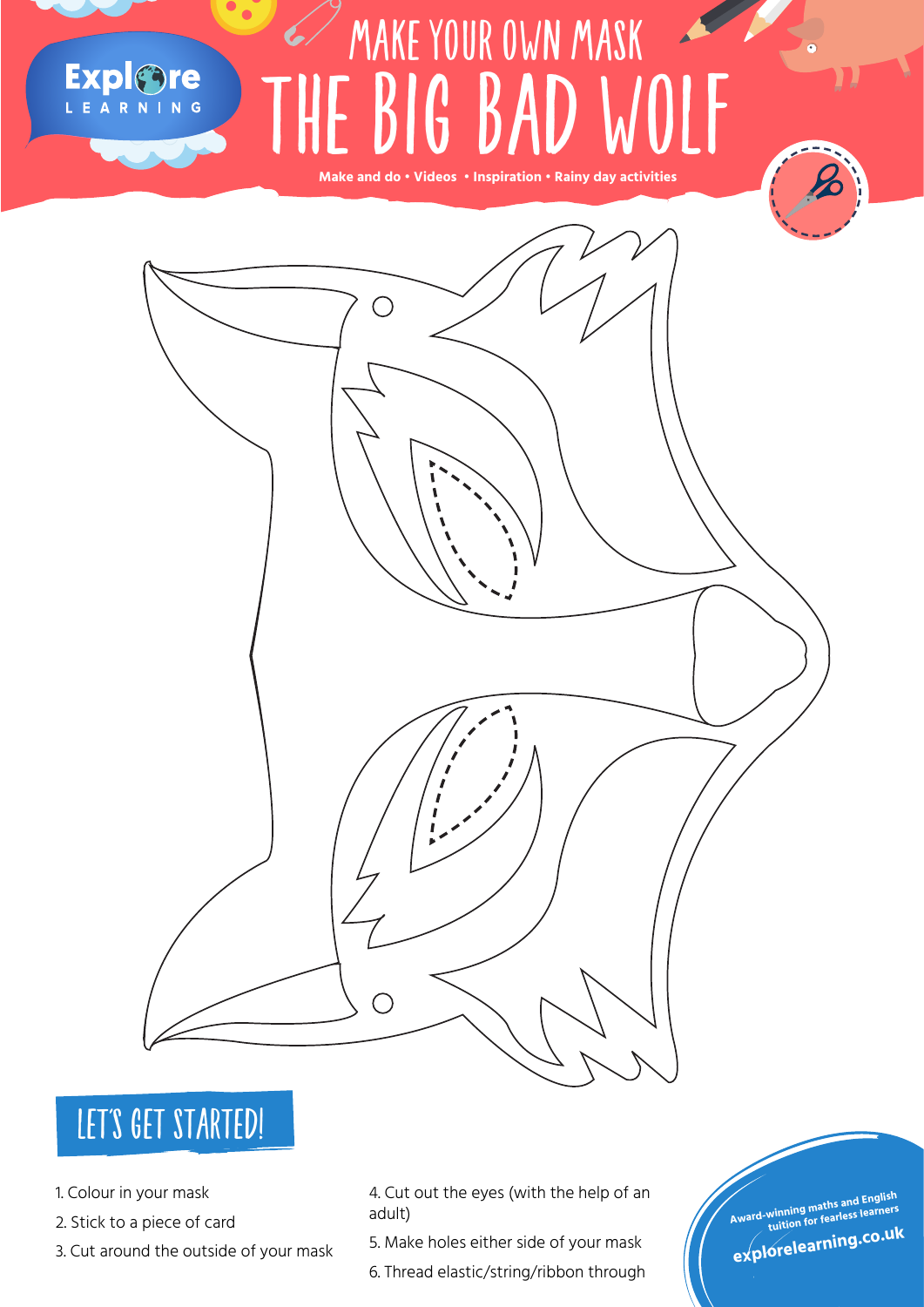## MAKE YOUR OWN MASK Explore THE CHESHIRE CAT

**Make and do • Videos • Inspiration • Rainy day activities**





#### LET'S GET STARTED!

- 1. Colour in your mask
- 2. Stick to a piece of card
- 3. Cut around the outside of your mask

4. Cut out the eyes (with the help of an adult)

5. Make holes either side of your mask

6. Thread elastic/string/ribbon through

**Award-winning maths and English tuition for fearless learners explorelearning.co.u<sup>k</sup>**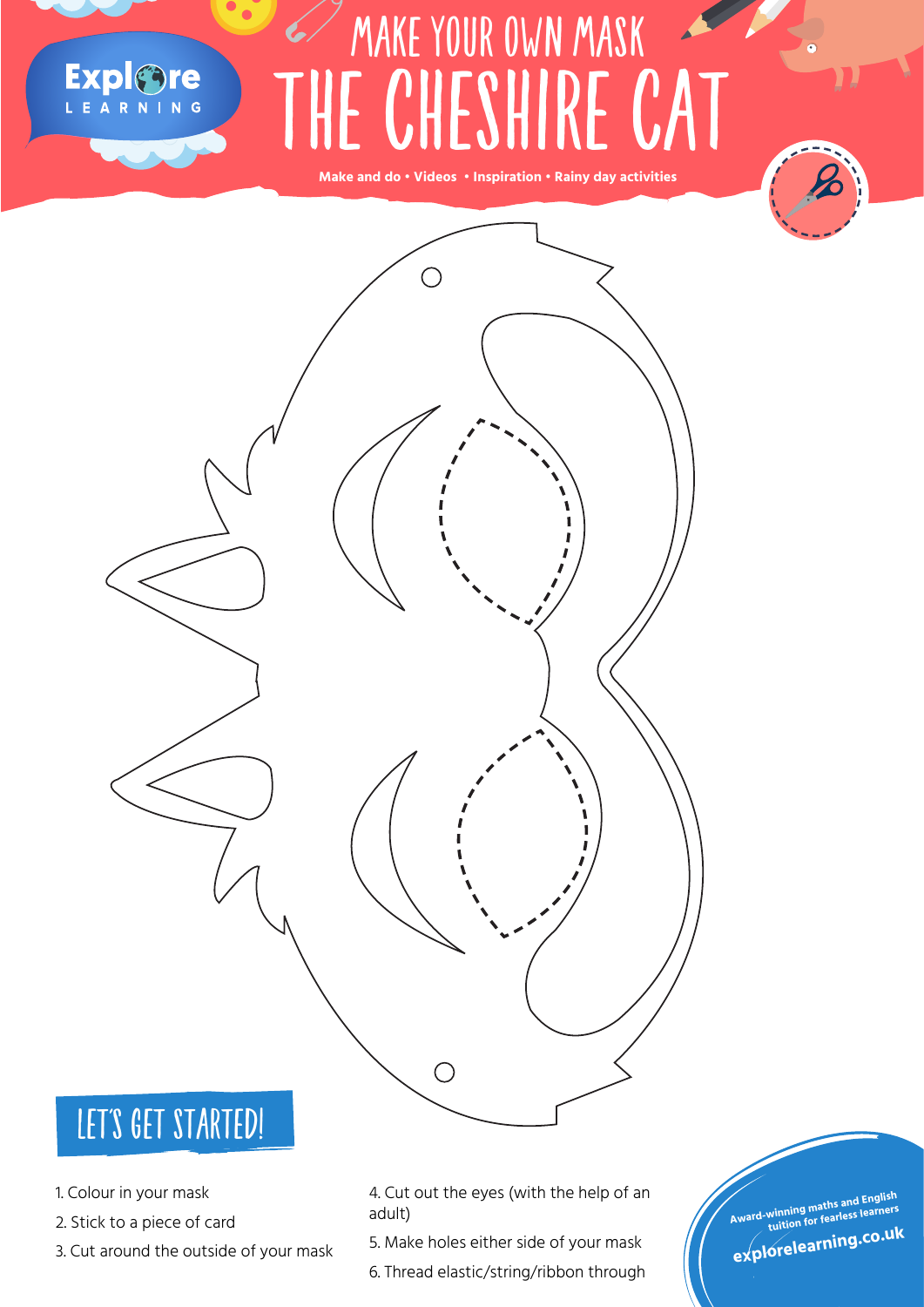## FORTUNE TELLERS THE LITTLE PIG  $\overline{\phantom{a}}$  MAKE YOUR OWN MASK

**Make and do • Videos • Inspiration • Rainy day activities**





#### LET'S GET STARTED!

1. Colour in your mask

Explore

- 2. Stick to a piece of card
- 3. Cut around the outside of your mask

4. Cut out the eyes (with the help of an adult)

- 5. Make holes either side of your mask
- 6. Thread elastic/string/ribbon through

**Award-winning maths and English tuition for fearless learners explorelearning.co.u<sup>k</sup>**